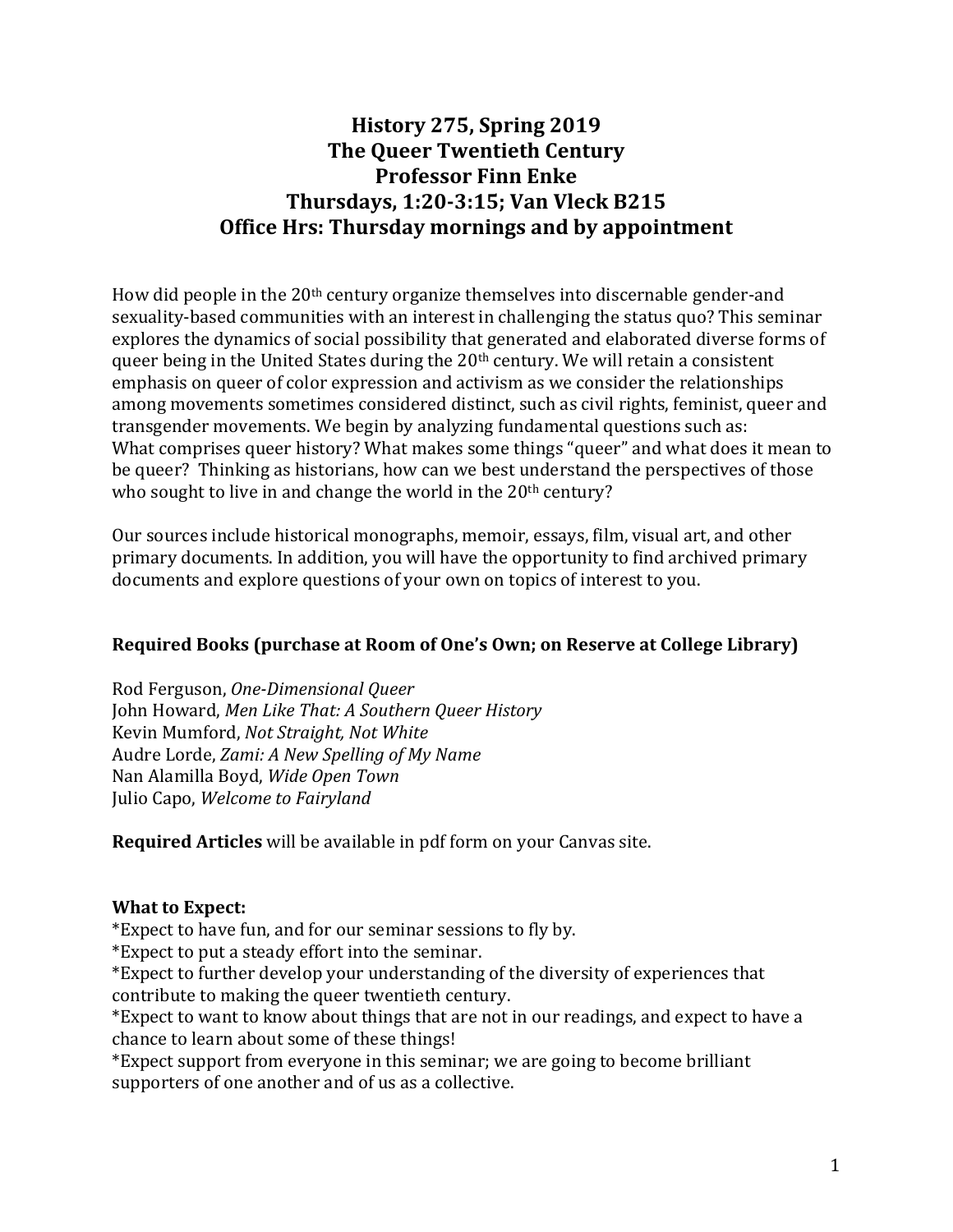## **Learning Goals and Outcomes:**

\*develop confidence in your own interests, in your ability to frame historical questions, and in your ability to pursue them

\*gain greater awareness of historical contexts and also how history is made \*develop facility with contextually appropriate vocabularies and textual production \*practice creative synthesis and original expression of insights gained through reading \*learn collaborative process, listening and respect for questions and differing perspectives \*increase initiative and confidence in generating your own work \*how to find and work with primary and secondary sources

## **Accessibility:**

\*I am glad you are here, and I will do everything I can to support your presence and participation in the seminar. I respect all contributions, and I view each of us as persons with unique, important, and mysterious life paths, very much in process. It's so amazing to be open to and learn new things, and thus, all questions and perspectives are important. Everyone is welcome in this seminar.

\*I am happy to make accommodations for disabilities and variations in learning styles, and to maximize everyone's fullest potential. The McBurney Center provides useful documentation. Please feel free to contact me if you'd like to discuss accommodations.

\*You may use laptops or reading devices in seminar if you need them for the purpose of accessing materials or taking notes. I ask that you turn off internet connection during discussion.

\*Cell phone use is not permitted in seminar.

**3 credit course expectations.** The credit standard for this course is met by an expectation of a total of 135 hours of student engagement with the course's learning activities (at least 45 hours per credit or 9 hours per week), which include regularly scheduled meeting times (group seminar meetings of 115 minutes per week), reading, writing, and projects as described in the syllabus.

## **Seminar Requirements:**

A crucial portion of the learning for the semester takes place in seminar, through dialogue with everyone in seminar. Please come prepared to participate in lively and thoughtful discussion of the day's readings and assignments. Please do not schedule meetings or appointments during any portion of our seminar time. If you are ill or have other extenuating circumstances, please let me know as soon as possible.

**A Note on Reading:** Give yourself adequate time and priority to fully read the assigned reading. Depending on your major and prior courses, you might find that this seminar requires a lot of reading. I selected texts that are engaging, unique, and accessible. I encourage you to let yourself relax into the readings for maximal enjoyment and benefit.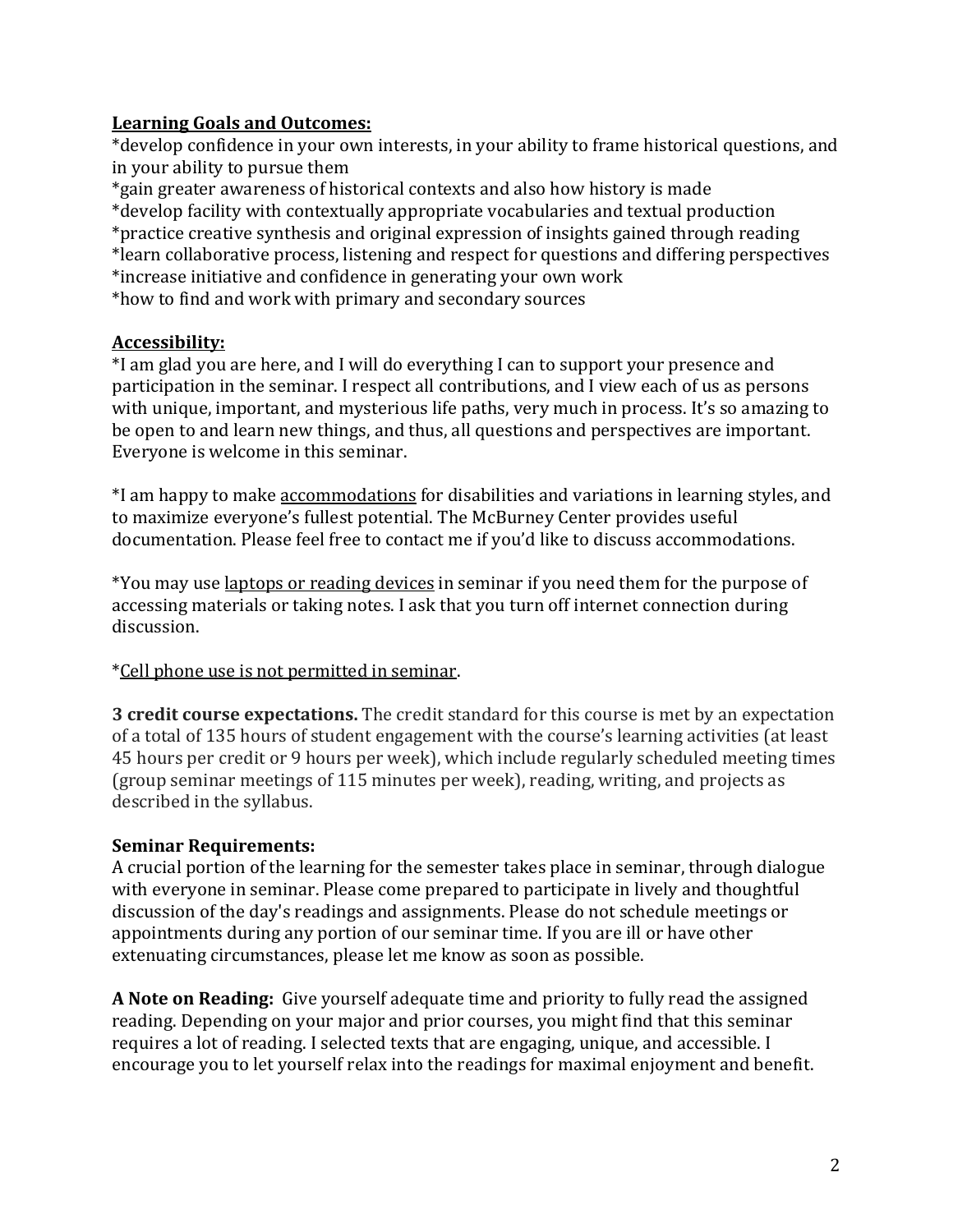**Graded Assignments:** You must complete all requirements to receive a passing grade. All assignments are amenable to presentation in alternative formats. Please be in consultation with me about your needs and interests.

## **Seminar Collaborative Co‐facilitation: 15%**

The most important aspect of this seminar is discovering and articulating your own insights and maintaining open dialogue with everyone to collectively build greater insight. *Everyone's* perspectives are essential to this endeavor. Please share your questions, and be aware of the discussion dynamic: does everyone feel comfortable enough to speak? What can you do to facilitate respectful listening and sharing?

Consider yourselves to be co-caretakers of seminar dynamics by actively working to ensure that everyone is invited to share their perspectives; modeling an attitude of respect for all persons; facilitating communication across differences of perspective; and breaking the ice if people in seminar are reluctant to speak. *It is everyone's responsibility to help each other learn; this is at the heart of your participation grade*.

**Oral Contributions, 15%:** we will begin *each seminar period* with each person *briefly* responding to either of the following questions: a) what did you find most compelling or surprising, or like most, in the reading? b) share a particular insight about LGBTQIA activism and history that this reading leaves you with.

**Of Interest (Oral Contributions part 2), 20%:** Within each week's assigned reading, identify something (ANY thing!!) you would like to know more about. It can be large, like, "where were indigenous people in this history?" Or it can be a tidbit, like, "what did those posters look like?" Or "when and where was the first international FTM newsletter published, and can I find them online?" Perhaps you want to read *A Raisin in the Sun* or *Giovanni's Room*. Or "what books did Pauli Murray write, and what biographies of Pauli Murray have been written?" Literally it can be anything that catches *your* interest.

 Write down your question, and then look around a bit to find some things that begin to address your question. Write down what you found, whether it's an answer to your question, or a set of sources that can help you learn more about it, or a photo, or anything you find that is interesting to you. *This can become part of your primary source project, if there are things you find you wish to pursue in more depth*.

#### *Each week***, you will** *briefly* **share your question and finding with the seminar.**

**Historical Analysis Papers: 3 papers, 30% total.** Suggested length, 4 pages. This assignment invites you to engage in more depth with our readings. Your papers may focus on any aspect of our readings, may combine books and articles, and may include any film or other material associated with the seminar. You must hand in *one paper for each of the three units,* ideally handing in your paper not later than the last day of the unit itself. You will receive a more detailed assignment sheet for this.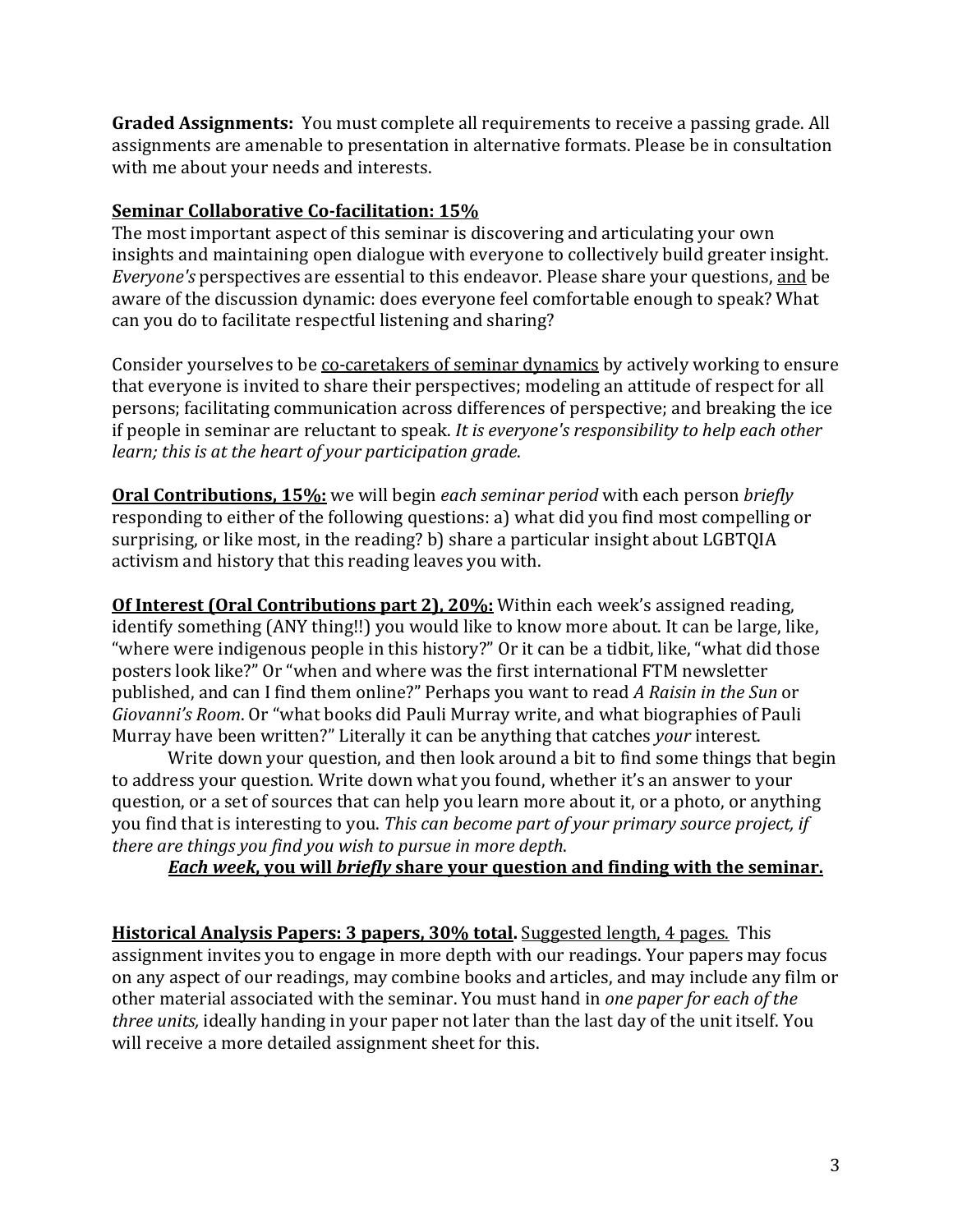**Primary Source Report, 20%.** Suggested length, 6 pages. This assignment gives you a chance to experience the initial work of the historian. UW has an LGBTQ Archive housed in Steenbock Library! And there are so many digital archives too. Your first task is to find and access a primary document or set of documents related to LGBTQIA history and activism. The document may be an oral history that was conducted, or some newspaper clippings, or anything that you find. Your second task is to spend some time mulling it over: what is it telling you? What questions does it raise? Third, you'll set this in some historical context to help make sense of it. And fourth, your write-up! You will receive a detailed assignment sheet for this.

#### **Seminar Schedule**

## **Unit One: Approaching Queer History**

- Jan. 24 Introduction: What Are We Looking For?
- Jan. 31 What About Stonewall, Anyway? Rod Ferguson, *One Dimensional Queer*, Intro, Chapters 1 and 2 (pp. 1-81) John D'Emilio, "Stonewall: Myth and Meaning"
- Feb. 7 What if it's not Gay? Howard, *Men Like That*, pp. xi-xxiii, Part One (3-126) Appendix 1: Note on Interviews
- Feb. 14 Who Became Gay and How? Howard, *Men Like That*, Part Two through Epilogue (127-305)

#### **Unit Two: Tracing Foundations**

- Feb. 21 Corrections Mumford, *Not Straight, Not White*: pp. 1-124 Fisher, "Pauli Murray's Peter Panic" Fisher, "Challenging Dissemblance in Pauli Murray Historiography"
- Feb. 28 Founders and Foundations Mumford, *Not Straight, Not White*: pp. 125-200
- March 7 Foundations Audre Lorde, *Zami*
- Mar. 14 Foundations Audre Lorde, *Zami*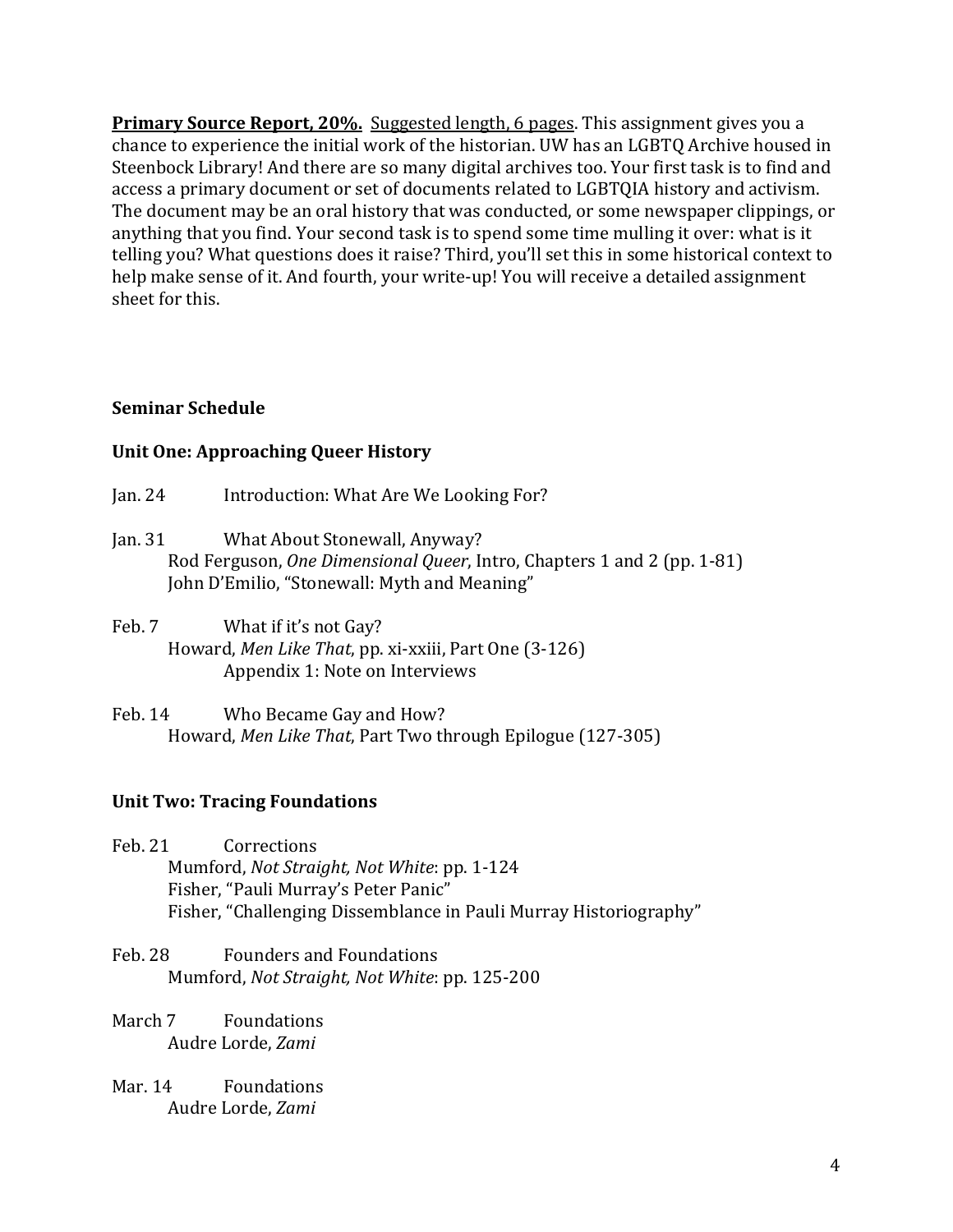#### **Mar. 21 SPRING BREAK**

#### **Unit Three: Cities and Spaces**

- Mar. 28 San Francisco: Oz Has a History Nan Boyd, *Wide Open Town*
- April 4 Nan Boyd, *Wide Open Town*
- Apr. 11 Research Week
- Apr. 18 How Queer at Root? Julio Capo, *Welcome to Fairyland*
- Apr. 25 Julio Capo, *Welcome to Fairyland* Rod Ferguson, *One‐Dimensional Queer*, Chapter 3
- May 2 Last Class!

## **Primary Source Paper Due May 8**

#### **Of note for your calendars:**

There are so many amazing events taking place this semester, organized by the Gender and Sexuality Campus Center and by various departments. Some of them offer *extra credit opportunities* for attending and doing a write-up of the experience.

A few things to look forward to:

March 6-9: Kaleidoscope Symposium keynotes: Jack Halberstam, Jennifer Leeman, Georgina Black, Ricardo Vasconcelos

March 28-30: Sites/Sights/Cites of Resistance Symposium, put on by the graduate students of Gender and Women's Studies, with keynotes Candi Brings Plenty and Micha Cardenas

April is Out and About month, with so much programming!

Please feel free to add to the list—what's going on?